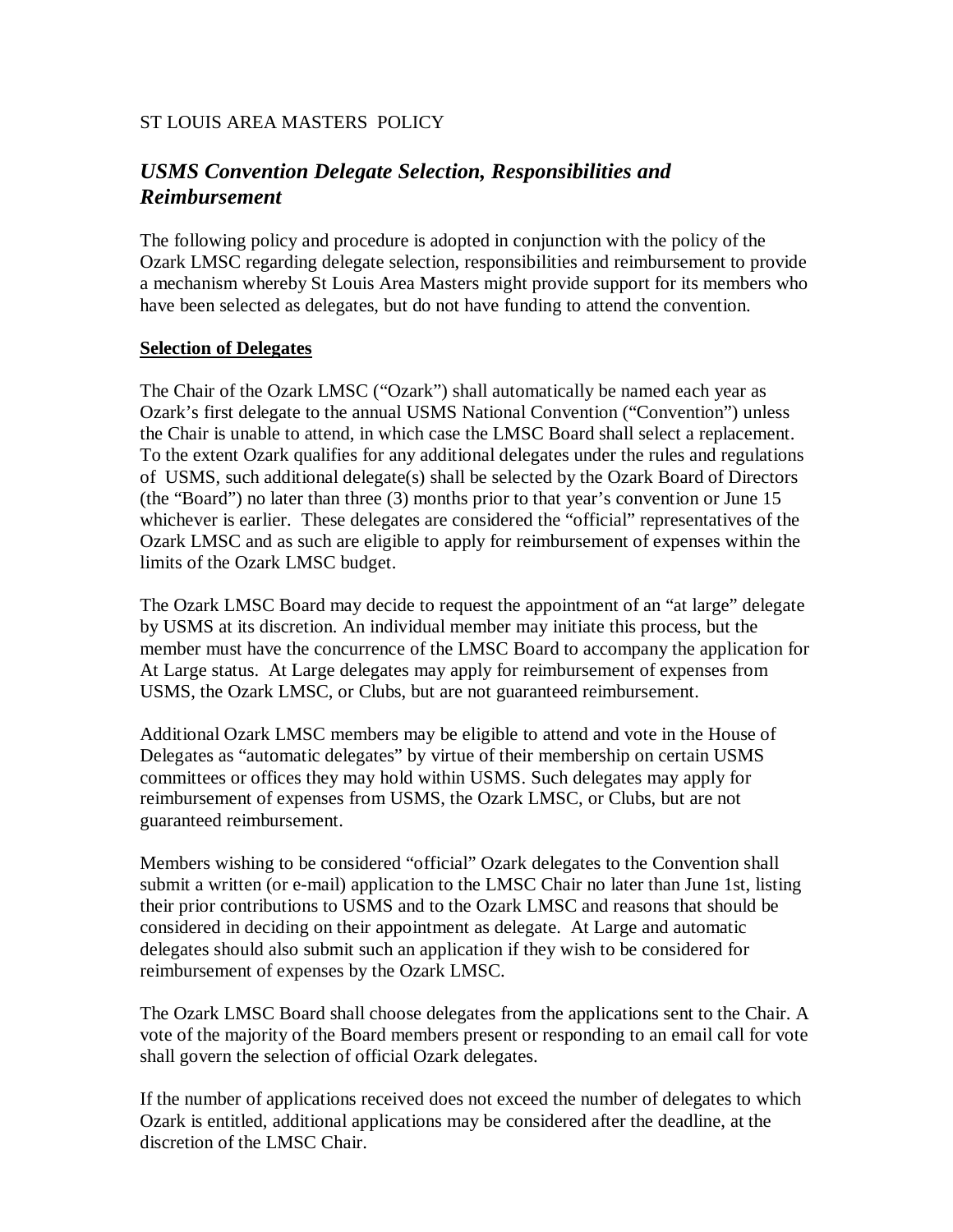It is the goal of the Ozark LMSC to send the largest possible number of delegates to Convention within the fiscal restraints of the LMSC budget, in order to best represent the interests of Ozark in matters considered by the House of Delegates and as a presence to cover as many Committee meetings as possible.

#### **Responsibilities of Delegates**

Delegates are expected to attend all House of Delegates proceedings and to participate in all House of Delegate votes. Delegates shall attend Committee meetings in order to cover as many deliberations as possible in the interest of the Ozark LMSC.

Delegates are required to submit a written (or e-mail) report to the Ozark Board, within 30 days of the conclusion of the convention or Oct  $15<sup>th</sup>$ , whichever is later, summarizing all Convention meetings attended, including meetings assigned by the Chair or as agreed among the delegates attending to cover as many committee meetings as possible.

### **Reimbursement of Expenses**

The Chair, or his/her replacement delegate, may request reimbursement from Ozark to the extent set forth below; provided, however, that any delegate who is entitled to reimbursement from USMS itself, or from any club or other entity, shall not be eligible for reimbursement from Ozark. Any additional delegate selected by virtue of the USMS rules relating to numbers of registered members in Ozark shall be reimbursed by Ozark to the extent that such funds are available in the Ozark LMSC budget. Any member of Ozark who attends Convention by virtue of a Committee appointment, USMS office, At Large status or otherwise, but who has not been selected by the LMSC Board as an Ozark delegate, shall not be eligible for reimbursement by Ozark, unless the Board specifically approves such reimbursement in advance of such member's attendance at convention.

Any member eligible for reimbursement or requesting consideration by Ozark shall submit a Budget Request to the Chair of the Board and Treasurer no later than 60 days prior to start of each year's Convention or July  $15<sup>th</sup>$ , whichever is earlier. The Budget Request should include justification for the mode of transportation chosen taking all variables into consideration, including cost of parking, total duration of travel (layovers/transfers/travel to airport), etc. Reimbursement decisions will be based on available funds and potential benefit to the Ozark LMSC from the attendance of a particular delegate. The LMSC Board will advise applicants of approval or denial of funding no later than one month prior to convention or Aug  $15<sup>th</sup>$ , whichever is earlier, including the limit of funds that will be available to them.

SLAM members who attend Convention by virtue of a Committee appointment, USMS office, At Large status or otherwise, but who have not been selected by the LMSC Board as an Ozark delegate eligible for LMSC funding may seek funding from the SLAM Board; however such funding must be approved by the SLAM Board in advance of such member's attendance at convention. If the SLAM member has applied to the Ozark LMSC Board and has been denied funding, the member should apply to the SLAM Board for funding as soon as the LMSC denial has been received. If the SLAM member does